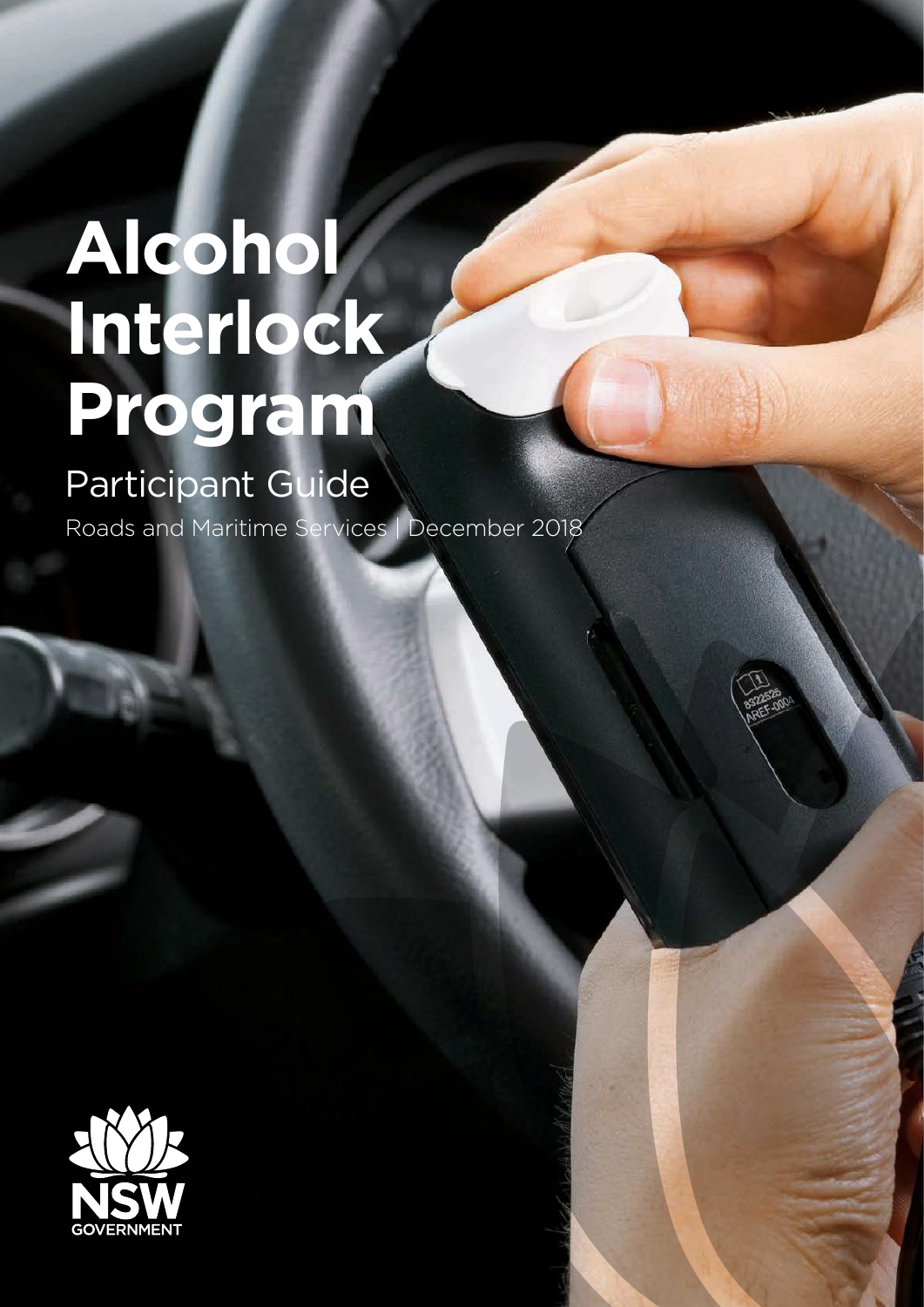The aim of the interlock program is to reduce drink driving related deaths and injuries on NSW roads.

This guide includes images of different interlock devices. Their appearance varies between devices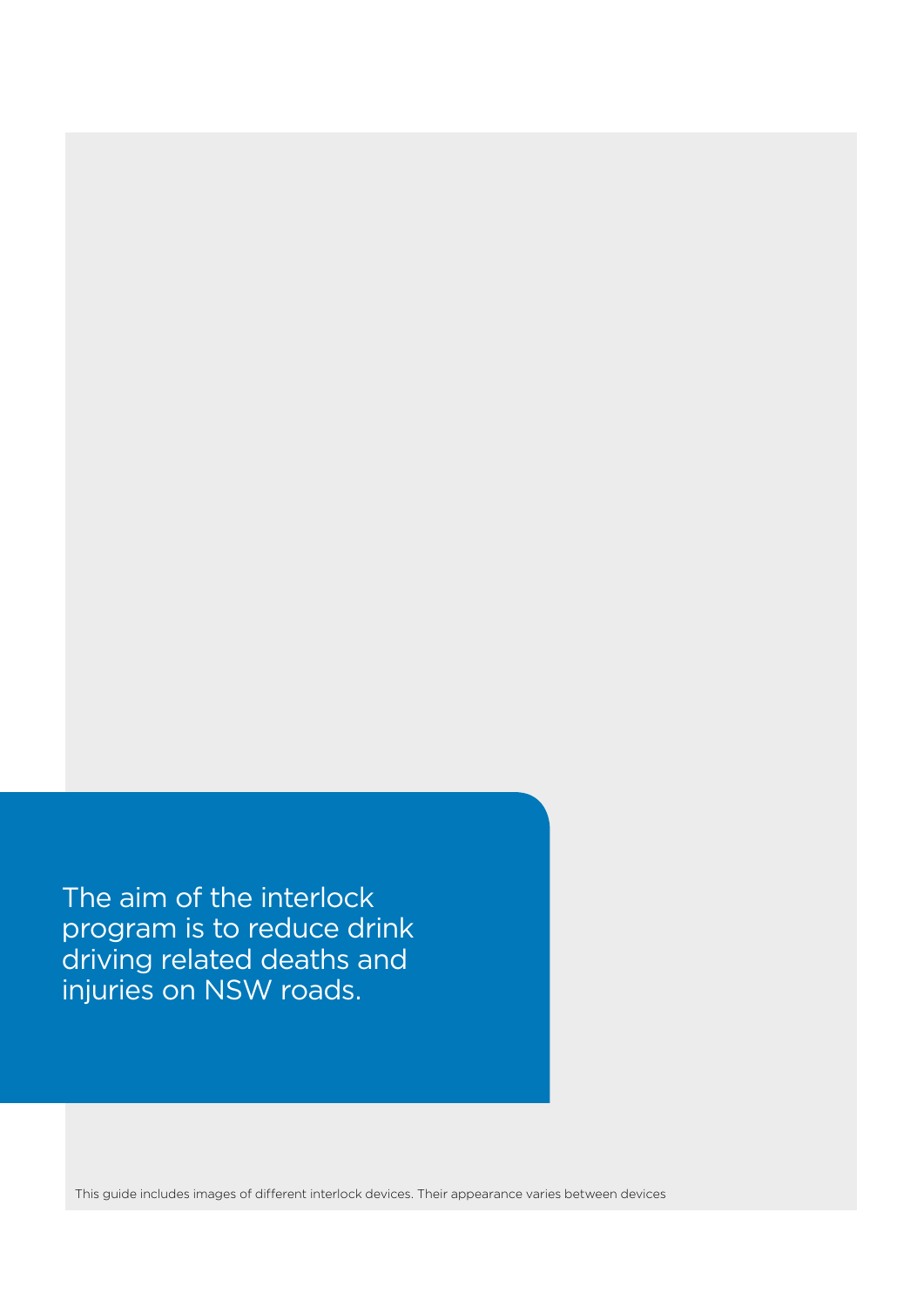| Moving to another State or Territory while on the NSW interlock program11 |  |
|---------------------------------------------------------------------------|--|
| Moving to NSW from another State or Territory with an interlock licence11 |  |
|                                                                           |  |
|                                                                           |  |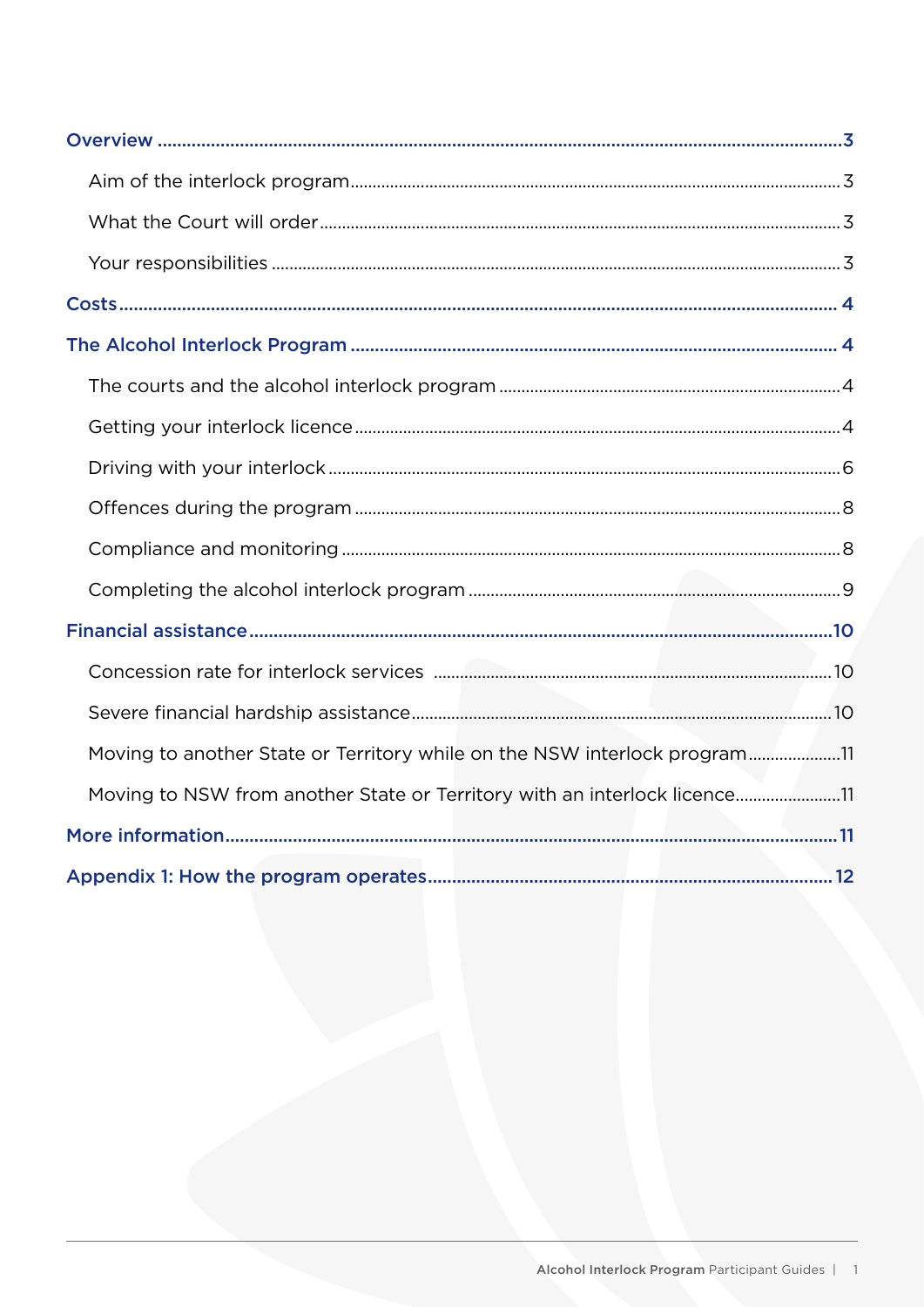

The Alcohol Interlock Program is a court-ordered penalty for NSW drivers who commit a middle range, high range, repeat or other serious drink driving offence. The alcohol interlock program is another step toward reducing drink driving on NSW roads.

If you are ordered by the Court to participate in the program, you will receive a period of driver licence disqualification and be required to have an alcohol interlock device installed in your vehicle for a minimum of 12 months. This is in addition to any other penalty ordered by the Court.

If you fail to complete the requirements of the court order, you will be disqualified from holding a driver licence for at least five years.

#### **What is an interlock?**

Interlocks are electronic breath testing devices linked to the ignition system of cars, motorcycles and heavy vehicles. Drivers must provide a breath sample that the interlock analyses for the presence of alcohol. It prevents the vehicle from starting if alcohol is detected. Randomly timed breath tests must also be passed while you drive. A camera is also typically installed with the interlock and takes a photograph of the person providing the breath sample to reduce the risk of a driver trying to circumvent the program.

All breath test results, a photograph of the person providing the sample, and any attempts to tamper with the device are recorded by the interlock. This information is used to monitor attempts to drink and drive, and any breach of interlock licence conditions.

In NSW, all program participants must have a zero blood alcohol concentration when driving. This means that they cannot have any alcohol in their system while driving.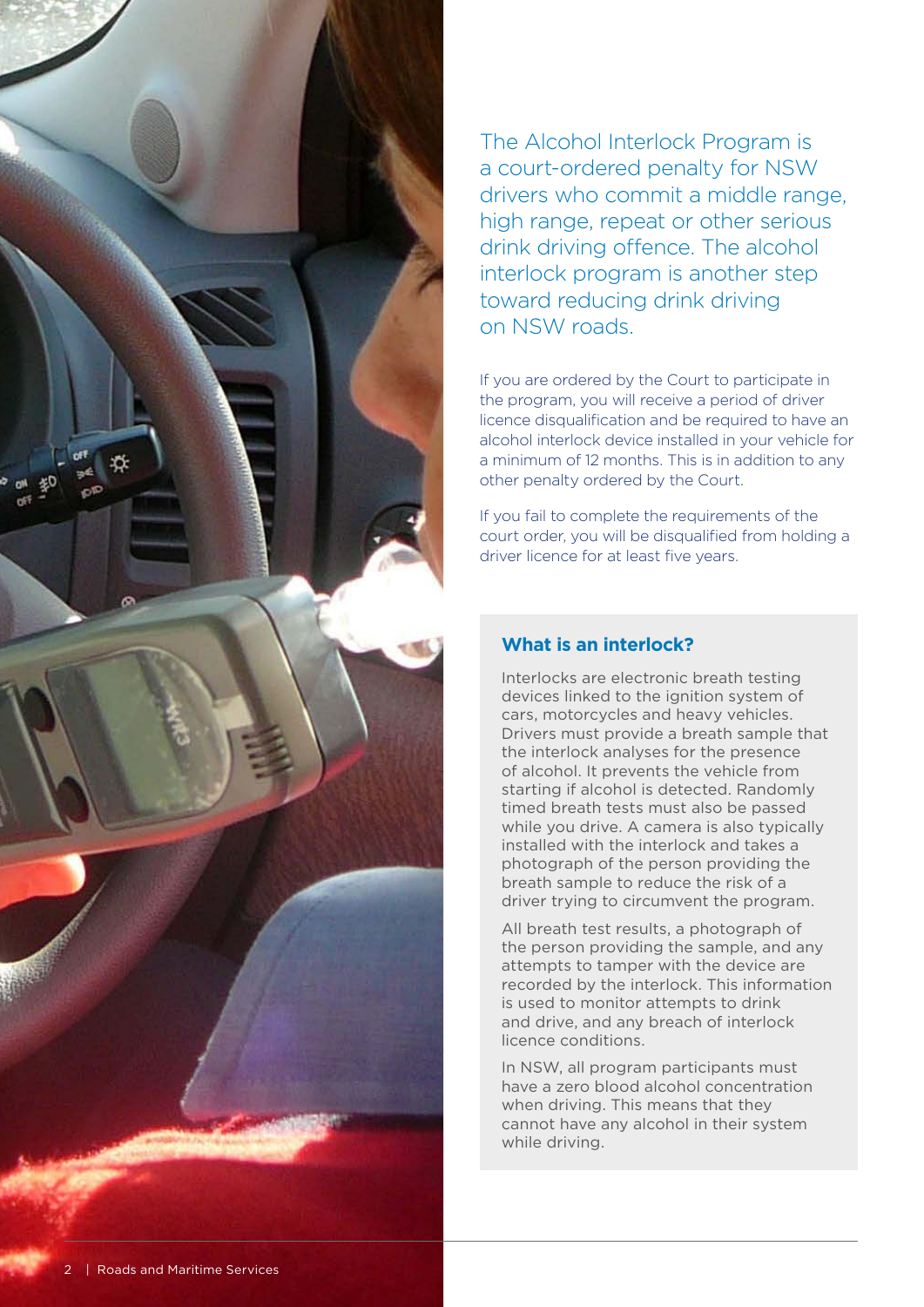## <span id="page-4-0"></span>**Overview**

#### Aim of the interlock program

The aim of the interlock program is to reduce drink driving related deaths and injuries on NSW roads.

The program is designed to help drink drivers separate drinking and driving. It does this by keeping offenders in the licensing system on a closely monitored basis, with the interlock physically preventing drink driving.

A participant's breath test results are recorded by the interlock and monitored by Roads and Maritime during the interlock period. This is so Roads and Maritime can be confident that a participant has learnt to separate drinking from driving, and can safely drive without the need for an interlock.

#### What the Court will order

If you have been convicted of a middle range, high range, repeat or other serious drink driving offence, the Court will order you to complete:

- A licence disqualification period, and
- A minimum period of participation in the interlock program.

This is in addition to any other penalty that the Court may impose, such as a fine or jail term.

The Court may grant an exemption from participating in the interlock program, but only in limited circumstances.

For examples of how the program operates see Appendix 1.

#### Your responsibilities

Please read the information in this Guide to ensure that you fully understand the program and your obligations. If you have any questions, please contact Service NSW on 13 77 88 or discuss it with your legal representative.

Your involvement in the interlock program comes with significant responsibilities. Failure to comply with your interlock licence conditions can result in serious consequences, including fines, extensions to your interlock licence period, licence suspension and licence cancellation.

#### **Your interlock licence conditions are that you:**

- 1. Only drive with a zero blood alcohol concentration
- 2. Only drive a vehicle which is fitted with an interlock
- 3. Ensure that an interlock is installed in at least one vehicle
- 4. Only drive the vehicle if you have personally provided the breath sample required by the interlock
- 5. Attend all medical consultations required under the program
- 6. Ensure that your interlock is serviced when required under the program
- 7. Do not drive any motor vehicle if you know that the interlock is not working properly, or has been circumvented or interfered with
- 8. Do not drive a vehicle which is loaded with dangerous goods that must be placarded under the Dangerous Goods (Road and Rail Transport) Regulation 2014.

If you meet these conditions, the interlock program gives you the opportunity to:

- Drive your vehicle legally
- Learn to separate drinking from driving
- Discuss your alcohol use with a doctor
- Access employment, health, education or other services
- Provide transport for your family and friends.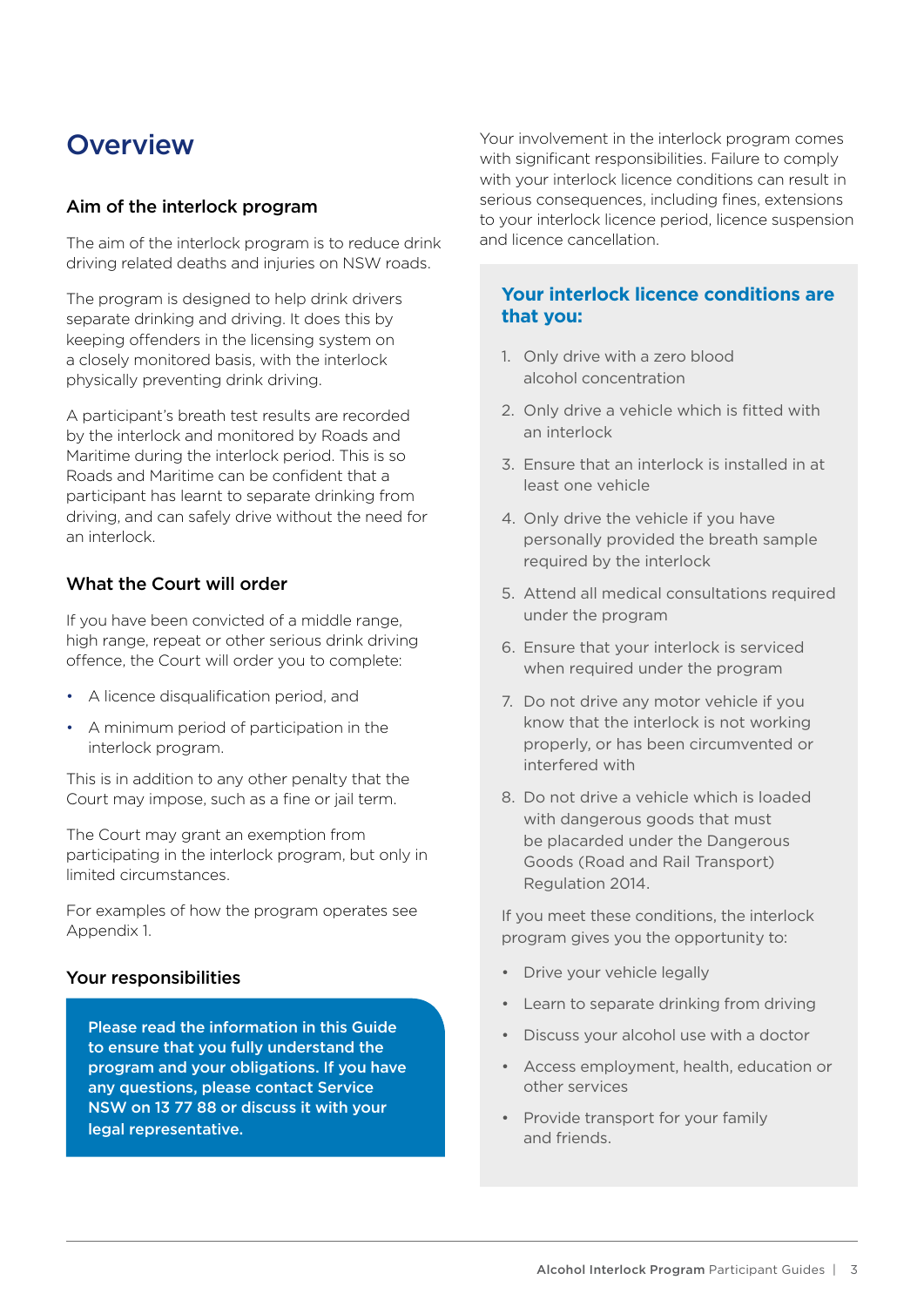<span id="page-5-0"></span>You are also required to comply with all other conditions or restrictions that may apply to your licence.

For example, if you have a provisional licence, you need to comply with passenger conditions, are not allowed to drive prohibited, high performance vehicles and must display your 'P' plates.

More information about your licence can be found on the Roads and Maritime Services website.

## **Costs**

The interlock program operates on a user pays basis. You are required to pay all costs of being involved in the program. This includes costs to accredited interlock service providers for installing, maintaining and removing the interlock for each vehicle you intend to drive. You are also required to pay a program administration fee to Roads and Maritime when you apply for an interlock licence. Visit <rms.nsw.gov.au/interlock> for more information on interlock service providers and program costs.

Concession rates are available to eligible concession card holders (see Financial assistance on page 9).

## The Alcohol Interlock Program

#### The courts and the alcohol interlock program

When you are convicted of a middle range, high range, repeat or other serious drink driving offence, the Court will order a period of driver licence disqualification as part of your penalty.

The Court will also order you to complete a period of participation in the interlock program. The minimum length of your involvement in the program will be 12 months. The licence disqualification period, and any other existing disqualifications, must be completed before you can enter the interlock program.

These penalties will be in addition to any other penalty imposed by the Court.

#### Getting your interlock licence

Interlock licences are available for drivers, motorcycle riders and heavy vehicle drivers.

You need to:

- Complete your disqualification period
- Visit your doctor
- Install an interlock in your vehicle.

Once you have done this, you need to apply for your interlock licence at a Service NSW centre. Interlock licences can take longer to issue than a normal licence.

You may not be eligible to apply for an interlock licence if you have any other court imposed licence disqualifications, outstanding demerit points, or excessive speed matters or if you have unpaid fines with Revenue NSW. If you are unsure about your eligibility for an interlock licence, contact Service NSW on 13 77 88**.**

#### Steps you need to complete before you can apply for your interlock licence

- a. See your doctor and get your Medical Consultation Certificate
- b. Install your interlock and get your Interlock Installation Certificate
- c. Sign your Driver Licence Statement and Privacy Declaration.
- d. Apply for your licence

These steps are explained below.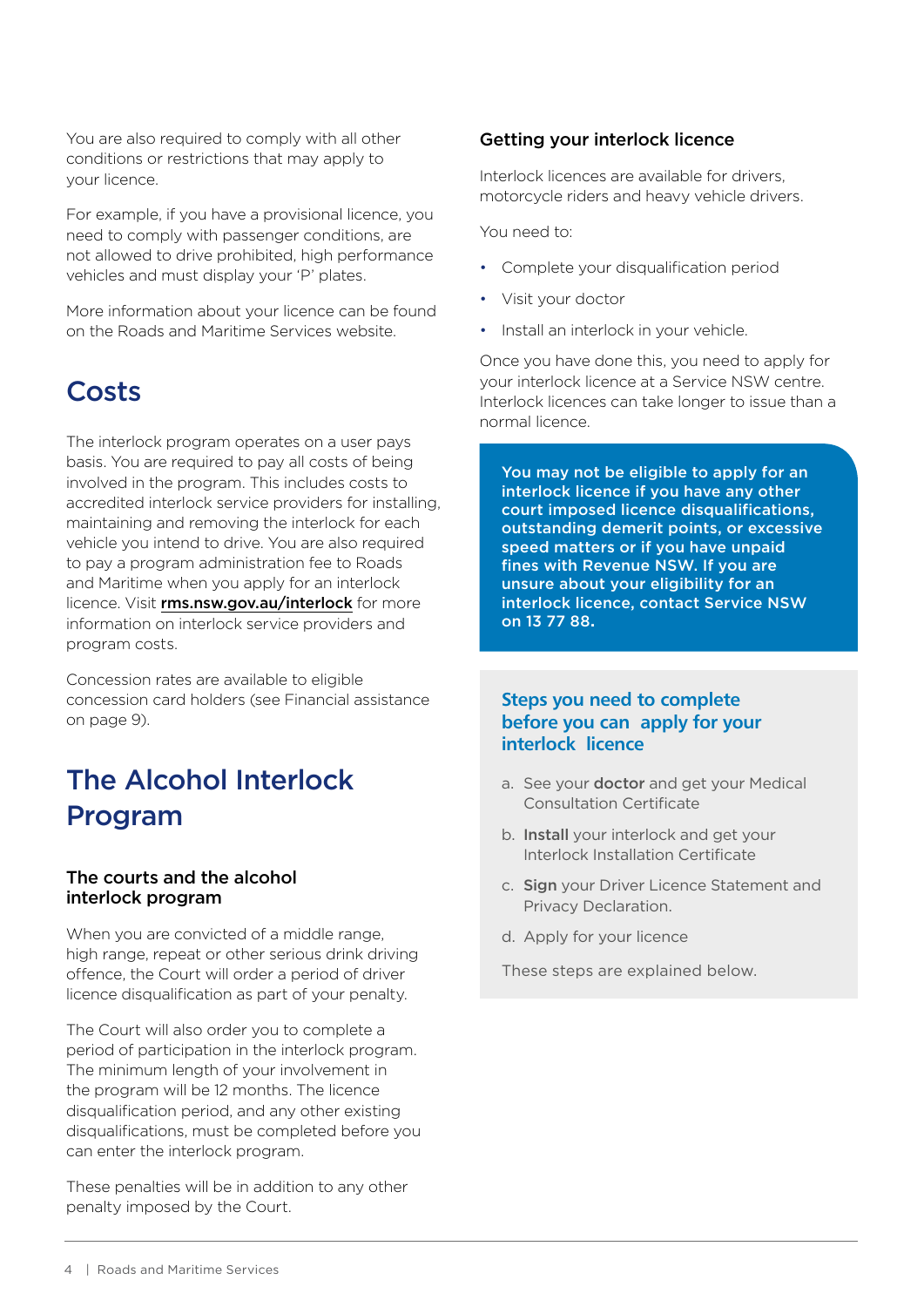#### a. See your doctor and get your Medical Consultation Certificate

Before you can apply for an interlock licence, you must first visit your doctor. You must see your doctor in the 28 days before you intend to apply for an interlock licence.

Your doctor will ask you questions about your alcohol consumption and discuss any issues or concerns. This is an opportunity to talk about your alcohol use, health and driving. Your doctor may also refer you for further treatment.

During the consultation, you must complete and sign the [Medical Consultation Certificate –](https://www.rms.nsw.gov.au/documents/about/forms/45071885-interlock-medical-consulation-certifcate.pdf)  [Entry into the Alcohol Interlock Program](https://www.rms.nsw.gov.au/documents/about/forms/45071885-interlock-medical-consulation-certifcate.pdf) with your doctor. You will need to take this (and the other forms below) to a Service NSW centre or your registry when you apply for your interlock driver licence.

#### b. Install your interlock and get your Interlock Installation Certificate

You must have an interlock installed in at least one nominated vehicle before you will be issued with an interlock licence.

Only an accredited interlock service provider can fit an interlock to your vehicle. A list of accredited interlock service providers can be found at <rms.nsw.gov.au/interlock> or by contacting Service NSW on 13 77 88.

The provider will train you and give you an instruction booklet on how to use your interlock. If other people will use your interlock-fitted vehicle, they should also be trained. This is because whenever they drive the vehicle, they will need to know how to use the interlock correctly. All data received from other drivers will be recorded against your interlock records.

Your provider will also place a label on your interlock stating that it is a NSW approved interlock device. It is an offence for you or anyone other than an accredited interlock service provider to affix, replace or remove this label.

After your interlock is installed, ensure that your provider signs the Interlock Installation **[Certificate](https://www.rms.nsw.gov.au/documents/about/forms/45071886-interlock-installation-certificate.pdf)**. You must take this, along with your other forms, to Service NSW when you apply for an interlock driver licence.



#### c. Driver Licence Statement and Privacy Declaration

You will be required to acknowledge and agree to all the conditions of the interlock program before you will be issued with an interlock licence.

By signing the Interlock Driver Licence Statement [and Privacy Declaration](https://www.rms.nsw.gov.au/documents/about/forms/45071887-interlock-driver-licence-statement-declaration.pdf) you confirm that you understand the conditions of your involvement in the interlock program and how your data is used and stored.

#### Contact Service NSW on 13 77 88 if you have any questions on the program.







d. Applying for your interlock licence

#### $\vee$  Checklist: Have you got these signed and completed forms?

 1. Medical Consultation Certificate – Entry into the Alcohol Interlock Program, signed by your doctor

- 2. Interlock Installation Certificate, signed by your interlock provider
- 3. Interlock Driver Licence Statement and Privacy Declaration, signed by you.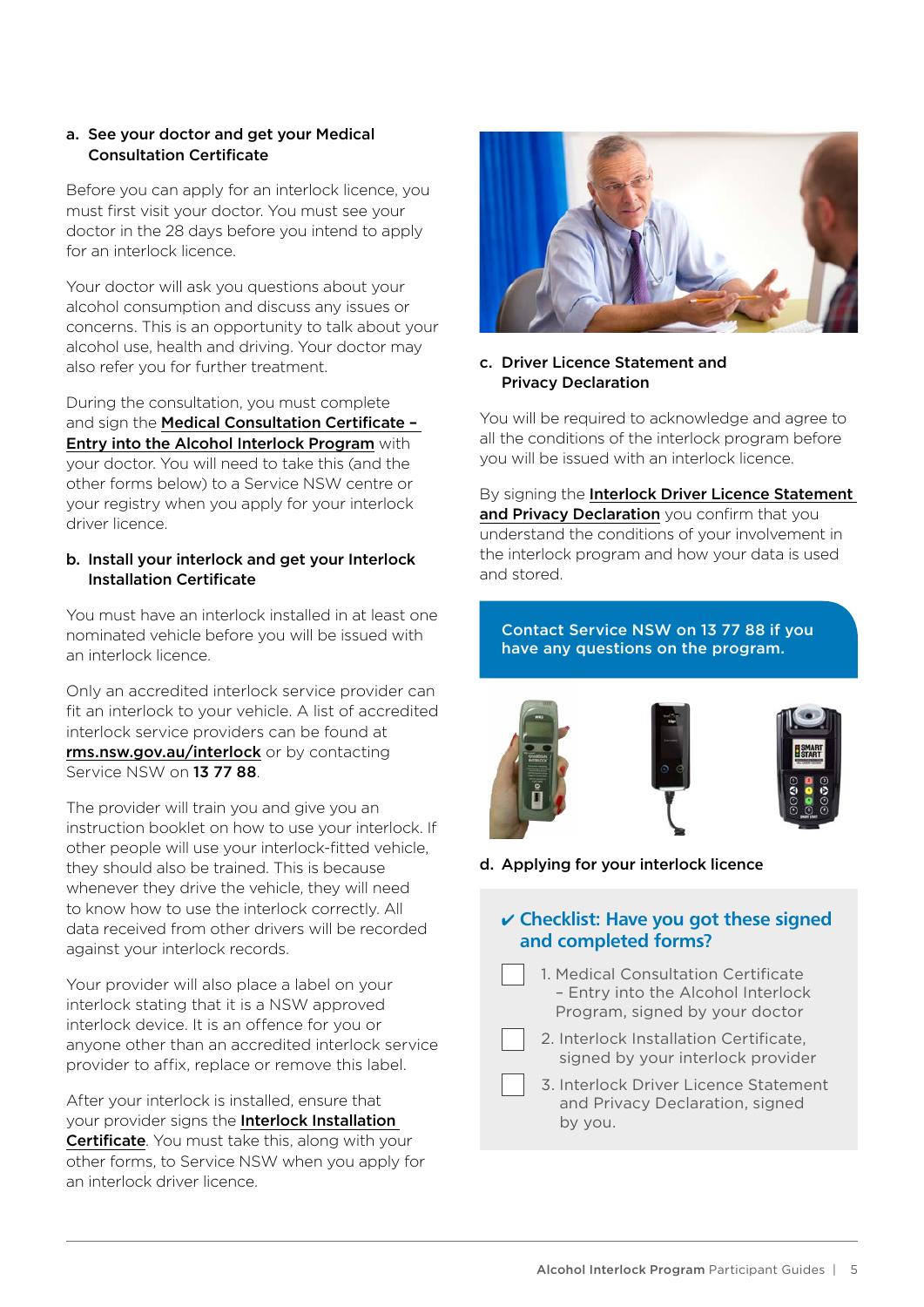<span id="page-7-0"></span>You can apply for your interlock licence at a Service NSW centre.

You will also be required to complete the usual requirements for a licence application, including:

- The standard licence application form
- Completing any knowledge, driving or other test, if required. Roads and Maritime will advise you in writing of any tests you are required to complete.

You will be required to pay all associated costs, including the standard licence fee and an interlock administration fee. For further information on current licensing fees and the interlock administration fee, visit <rms.nsw.gov.au>.

Your interlock licence will have the letter "I" on the front, indicating that the licence is subject to interlock conditions.



The back of your interlock licence will state that interlock conditions apply.



#### Driving with your interlock

Before starting the vehicle, you must blow into the device. Your breath sample is analysed for alcohol and a photograph taken before your vehicle will start.

It is your responsibility to ensure that you maintain a zero blood alcohol concentration when you drive. If you are detected by NSW Police with any amount of alcohol in your system, you may be charged with a drink driving offence.

The safest way to ensure that your blood alcohol concentration is zero is to not drink at all when you intend to drive, and to also strictly limit your drinks in the evening if you intend to drive the next morning. It can take several hours for alcohol to completely leave your body after drinking. The more you drink, the longer it will take for your blood alcohol concentration to return to zero.

To ensure you remain with a zero blood alcohol concentration throughout a journey, the interlock also requires additional breath samples while you drive. When prompted, you should pull over in a safe location to take the test.

All test results and photographs are recorded by your interlock, including the test taken when you try to start your vehicle, and those taken during your journey.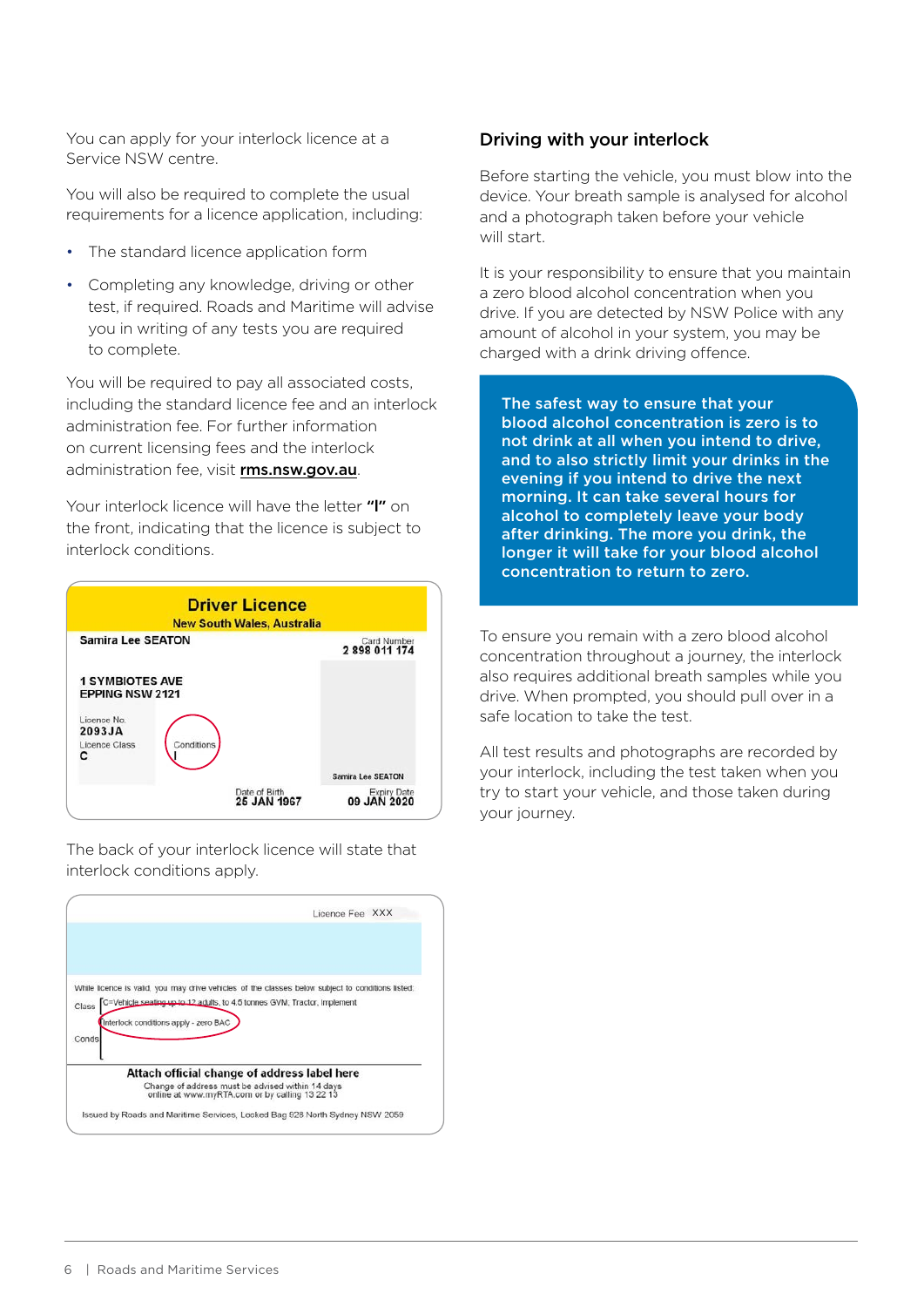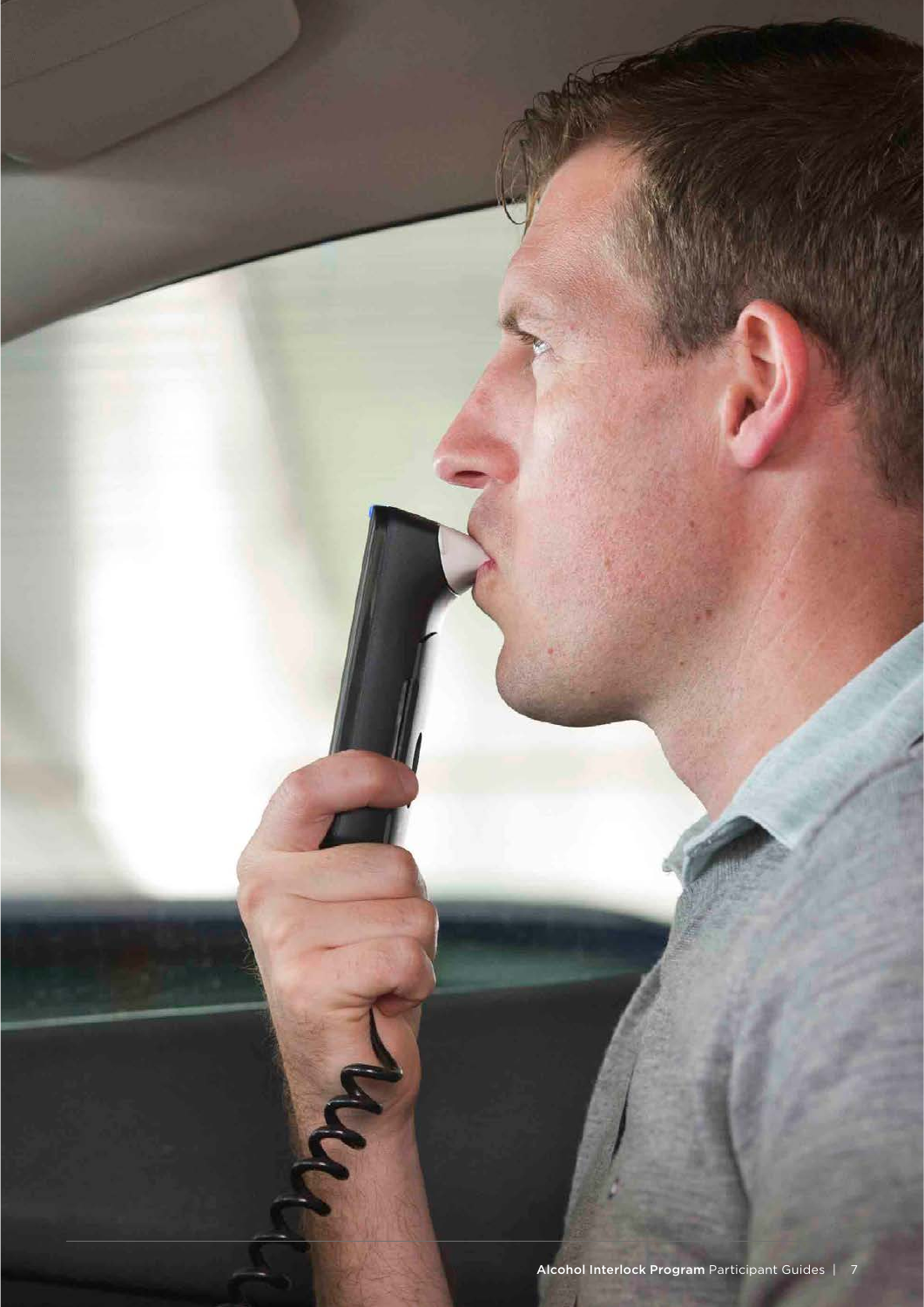<span id="page-9-0"></span>

If you fail a breath test at any time, the device will display a lockout time (for example, 5 minutes or 30 minutes) which varies depending on your blood alcohol concentration. This shows how long you must wait before the next test can be taken. If you know you have been drinking, you may choose to wait longer before trying again.

If you are locked out a number of times, you may trigger an early service alert. This means you must have the device serviced by your provider at additional cost to you.

#### Offences during the program

At all times while you are on the interlock program, you must meet your interlock licence conditions (see page 3). Not doing so could result in fines, extensions to your interlock licence period and licence disqualification.

In addition to your interlock licence conditions, there are also other offences which can result in fines and penalties:

- It is an offence for anyone other than an accredited interlock service provider or their agent to:
	- install, maintain or remove an interlock
	- label, or remove the label from, an interlock
- It is an offence for anyone to tamper with or otherwise interfere with an interlock
- It is an offence for you to refuse to allow a police officer to inspect an interlock
- It is an offence for another person to assist you to start a vehicle with an interlock (for example, by providing a breath sample to start the vehicle for you).

#### Other offences committed during your interlock period

Any period for which your interlock licence is suspended or cancelled (for example, a demerit point suspension) will not count towards completing the interlock period ordered by the Court. This means extending your time on the interlock program.

If your interlock licence has been cancelled and you have not completed your interlock period, you will remain prohibited from holding anything other than an interlock licence or learner licence until at least five years have passed since your original conviction. You will be eligible to rejoin the interlock program if you reinstall an interlock.

#### Compliance and monitoring

You must ensure that your interlock is regularly serviced in line with the requirements of the interlock program.

Your interlock service provider will advise you when your interlock is scheduled for a service. These visits may be scheduled every 60 days, or every 90 days if you live in an area remote from a provider.

All interlocks have a countdown to alert you to when you must attend the service. If you do not service your vehicle within seven days of its due date, the interlock will enter a permanent lockout. This means you will have to contact your provider, and possibly incur additional costs.

If you do not register failed breath tests, your service visits may be extended to 90 days. This will reduce the time you spend attending service visits.

The device will be maintained and inspected during the service. All data stored in it will be downloaded and sent to Roads and Maritime for monitoring. Any data of other drivers will be recorded against your interlock data.

A physical check will also be made of the interlock device and its labelling during the service to ensure the device has not been tampered with.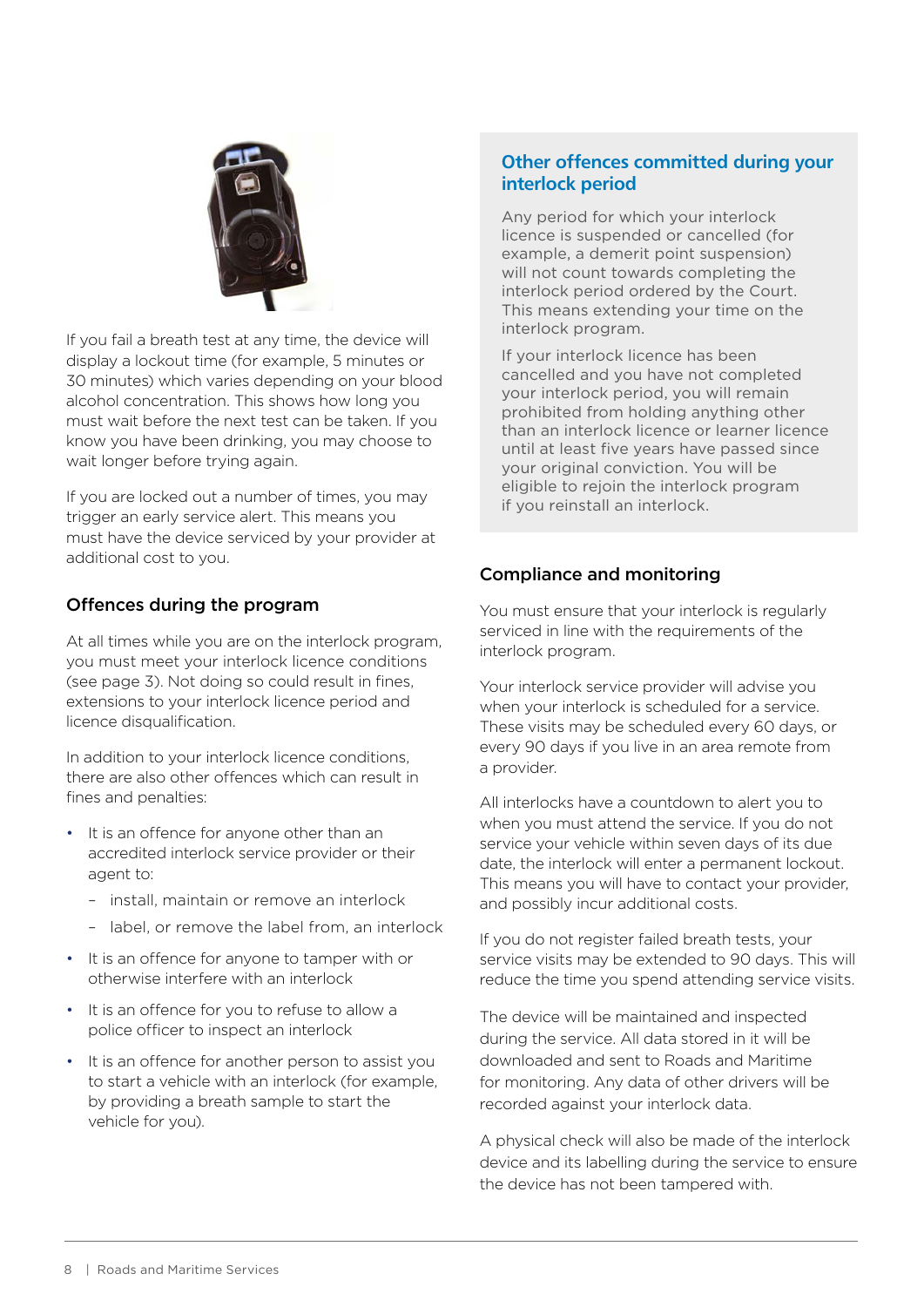<span id="page-10-0"></span>If you have registered failed breath tests during your time on the program, you will receive advisory letters and/or health referrals from Roads and Maritime. If you receive one of these letters, you are strongly encouraged to visit your doctor to discuss your use of alcohol and separating drinking from driving. This is another opportunity to talk about your alcohol use, health and driving.

#### Completing the alcohol interlock program

In the last six months of your interlock period, you must demonstrate that you can separate drinking and driving before you will be eligible to hold a licence without an interlock condition.

Failed breath tests (even at low range) can result in Roads and Maritime determining that you need to undergo an Interlock Medical Examination (IME) with a doctor before your interlock condition can be removed. This examination is conducted in accordance with the Austroads *Assessing Fitness to Drive* guidelines.

Based on the outcome of this examination and the review of your interlock data, Roads and Maritime can extend your interlock period for a further six months. At the end of this period, you will need to undertake another mandatory interlock examination before you can complete the program.

Roads and Maritime will advise you when your interlock participation period has been completed. When you successfully complete the program, you will need to visit a Service NSW centre to obtain a driver licence that does not carry the interlock condition. You can then organise for your interlock service provider to remove the interlock from your vehicle.

If you have questions about completing the interlock program, contact Service NSW on 13 77 88.

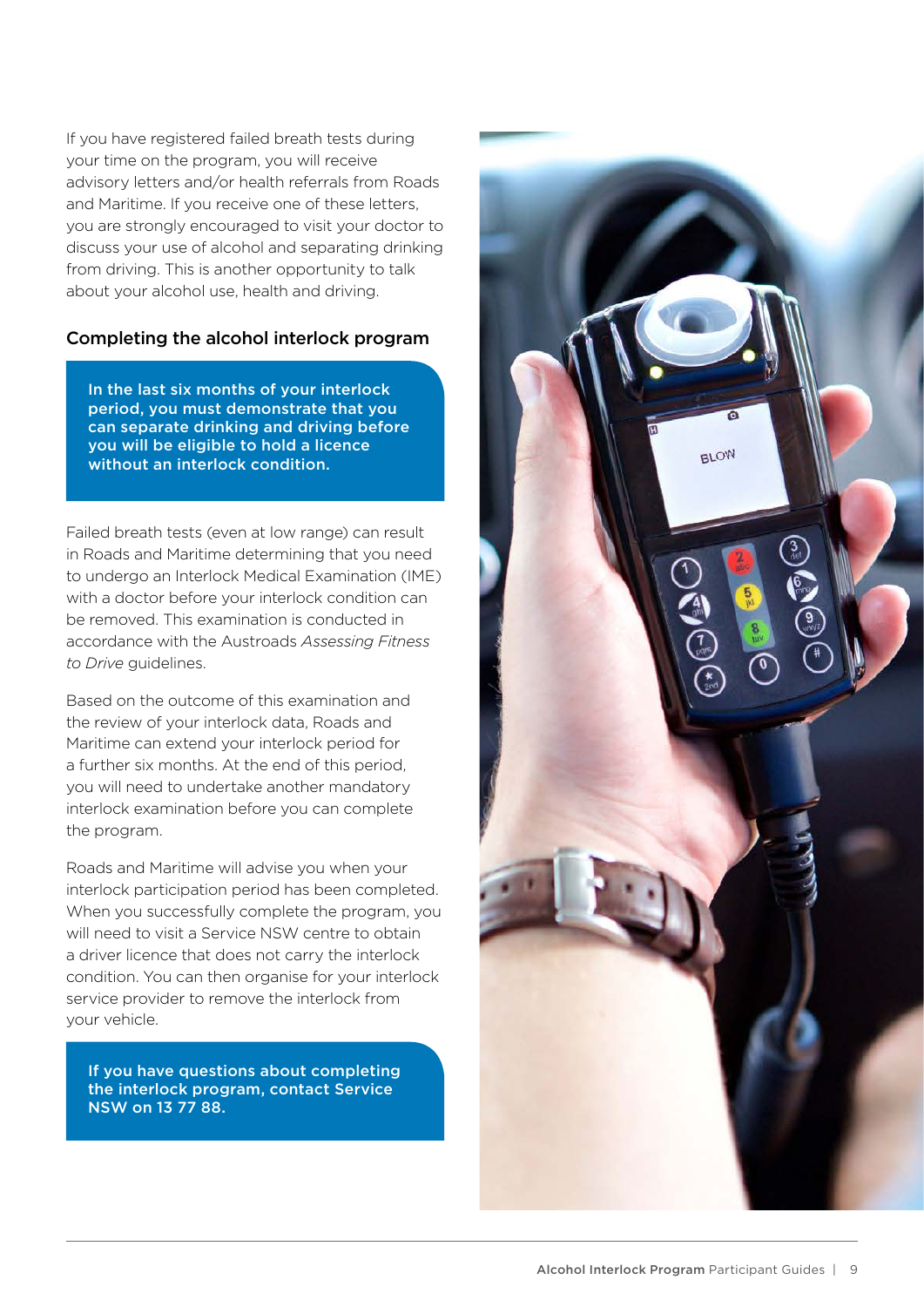## <span id="page-11-0"></span>Financial assistance

#### Concession rate for interlock services

Interlock service providers offer a concession rate of 35 per cent off the standard cost of installing, leasing, scheduled servicing and device removal if you hold a:

- 1. Pensioner Concession Card Full rate pension recipients only
- 2. Health Care Card Low income only
- 3. Department of Veterans Affairs Gold Card endorsed as:
- TPI (totally and permanently incapacitated)
- EDA (extreme disablement adjustment)
- War widow or war widower.

Ask your interlock provider about concessions that may be available if you think you might be eligible. Provide evidence of your concession entitlement when you enter your agreement with your interlock provider when the device is installed. The provider may need to verify with Centrelink or Department of Veterans Affairs your eligibility for a concession.

You need to provide evidence of your entitlement to a concession on an ongoing basis. If you cannot prove that you continue to qualify for the concession, the provider may charge the standard fee.

#### Severe financial hardship assistance

Short-term financial assistance may be available from Roads and Maritime for participants in severe financial hardship. This assistance can range from partial assistance to the full amount owing to an interlock service provider.

Assistance is available only upon application by participants. Assistance is for periods of three months at a time.

Roads and Maritime will refer you to an assessment agency that will assess your financial situation and your eligibility for assistance. Roads and Maritime will advise you in writing about the outcome of your application.

Financial assistance goes towards covering standard interlock program fees for installation, servicing and removal. Assistance is paid directly to the interlock service provider.

Financial assistance is not available for:

- Extra service visits arising from any non‑compliance with the program
- Removal of the device if you choose to leave the program before completing your interlock period.

For more information on applying for severe financial hardship assistance, contact Service NSW on 13 77 88.

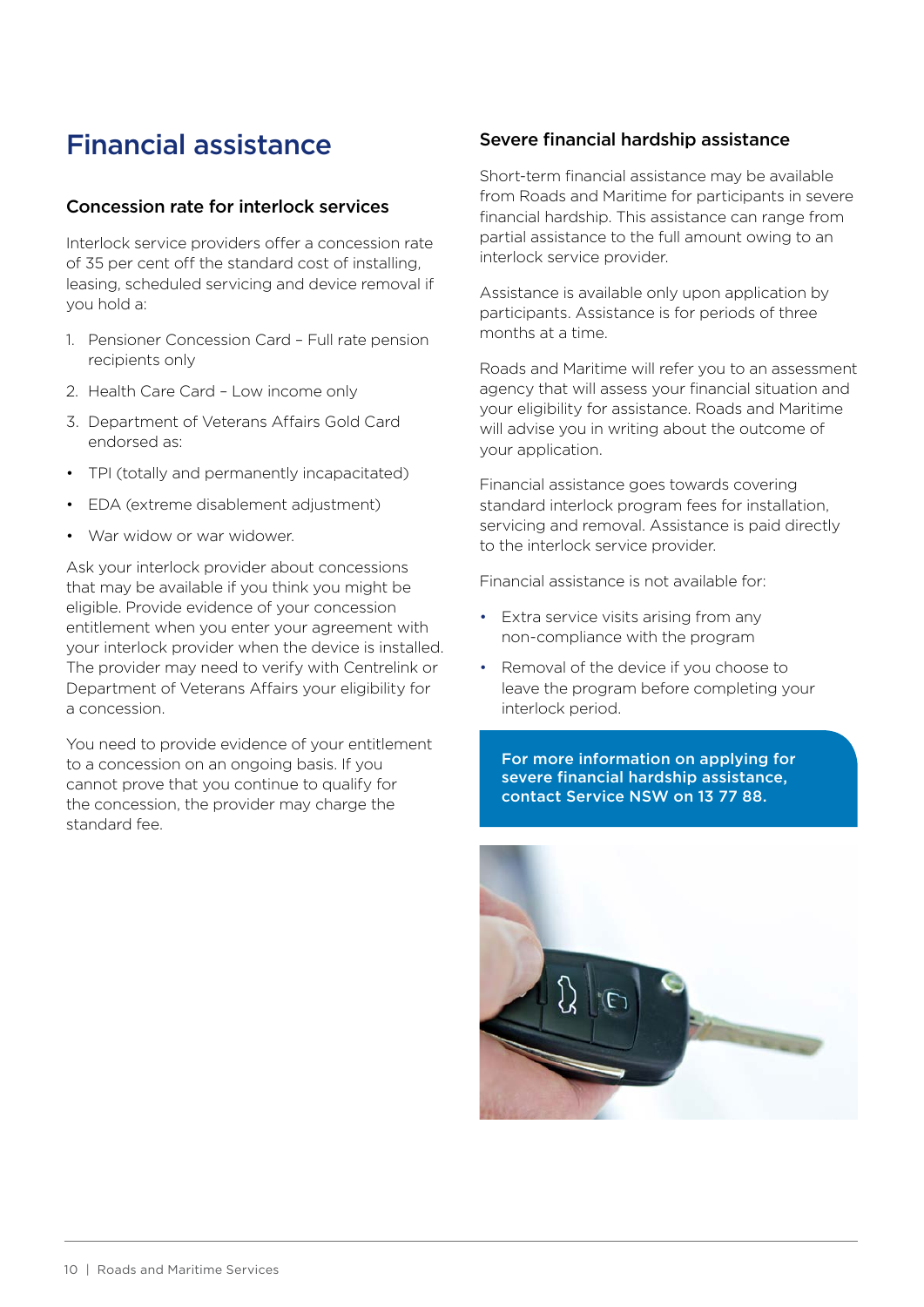## <span id="page-12-0"></span>Moving interstate while on the NSW interlock program

#### Moving to another State or Territory while on the NSW interlock program

If you decide to move to another State or Territory while you are on the NSW Alcohol Interlock Program, you will be effectively withdrawing from the NSW program and your licence will be disqualified. Should you return to NSW, you will be able to complete the remainder of your program.

Due to different State and Territory requirements, you may not be able to get a licence in another State or Territory if you have not completed your interlock period. You will need to discuss your options with the licensing authority of the State or Territory to which you are moving.

#### Moving to NSW from another State or Territory with an interlock licence

If you hold an interlock licence from another State or Territory and move to NSW, you can enter the NSW Alcohol Interlock Program.

You can also enter the NSW program if you have been ordered to enter an interlock program in another State or Territory but haven't yet done so.

If you wish to do this, you should contact Service NSW on 13 77 88 to discuss your situation.

## More information

More information about your participation in the interlock program can be found on the Roads and Maritime website at <rms.nsw.gov.au/interlock>.

Service NSW centres will also be able to help.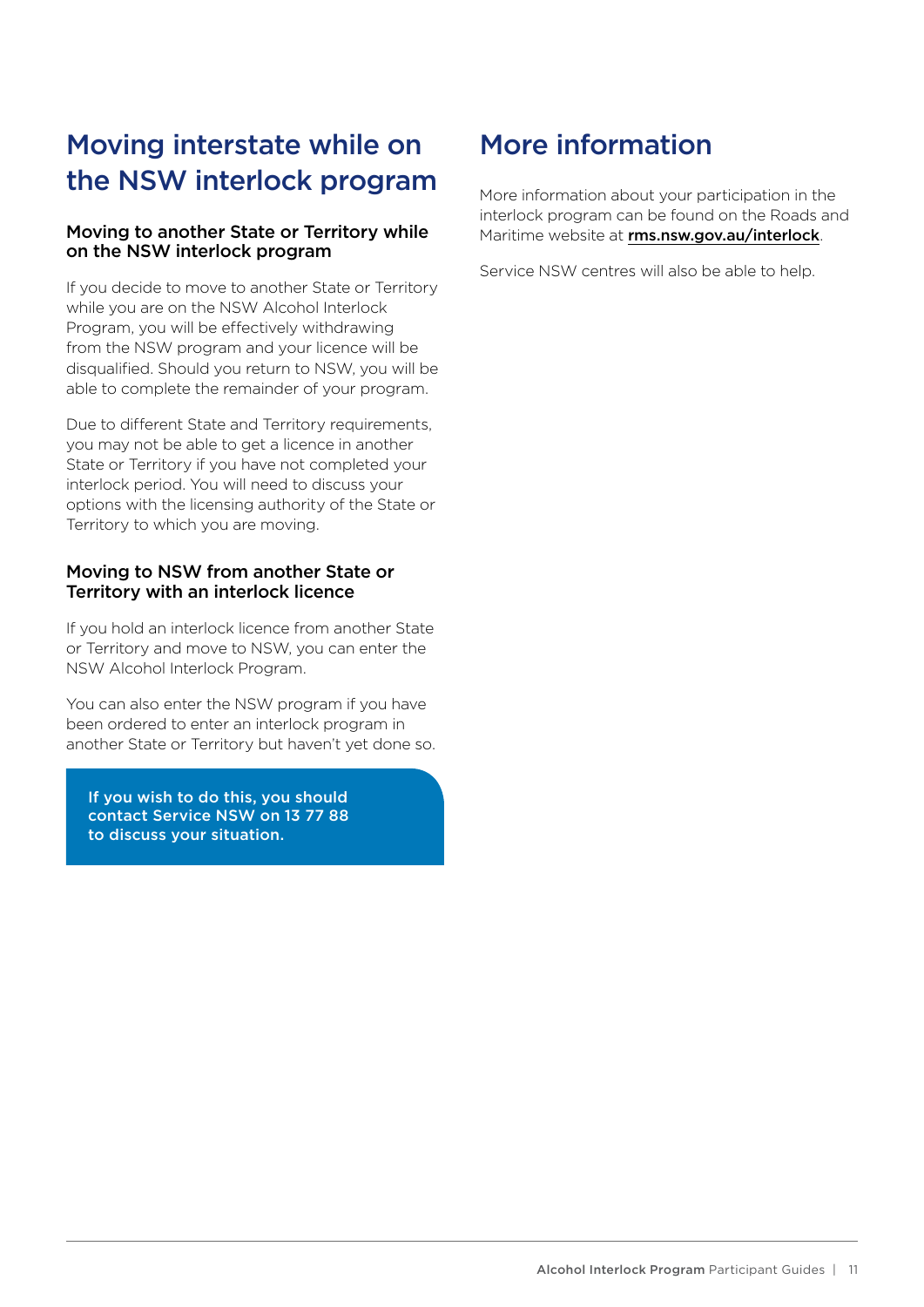## <span id="page-13-0"></span>Appendix 1: How the program operates

#### Example 1: Interlock order



#### Example

Offence with a minimum 6 month and maximum 9 month disqualification and a minimum interlock period of 24 months.



Note: If you do not complete your interlock period, you may be disqualified from holding a licence other than an interlock licence for at least 5 years from the date of your conviction.

#### Example 2: Interlock exemption order



#### Example

Offence with a minimum 12 month and maximum unlimited licence disqualification.